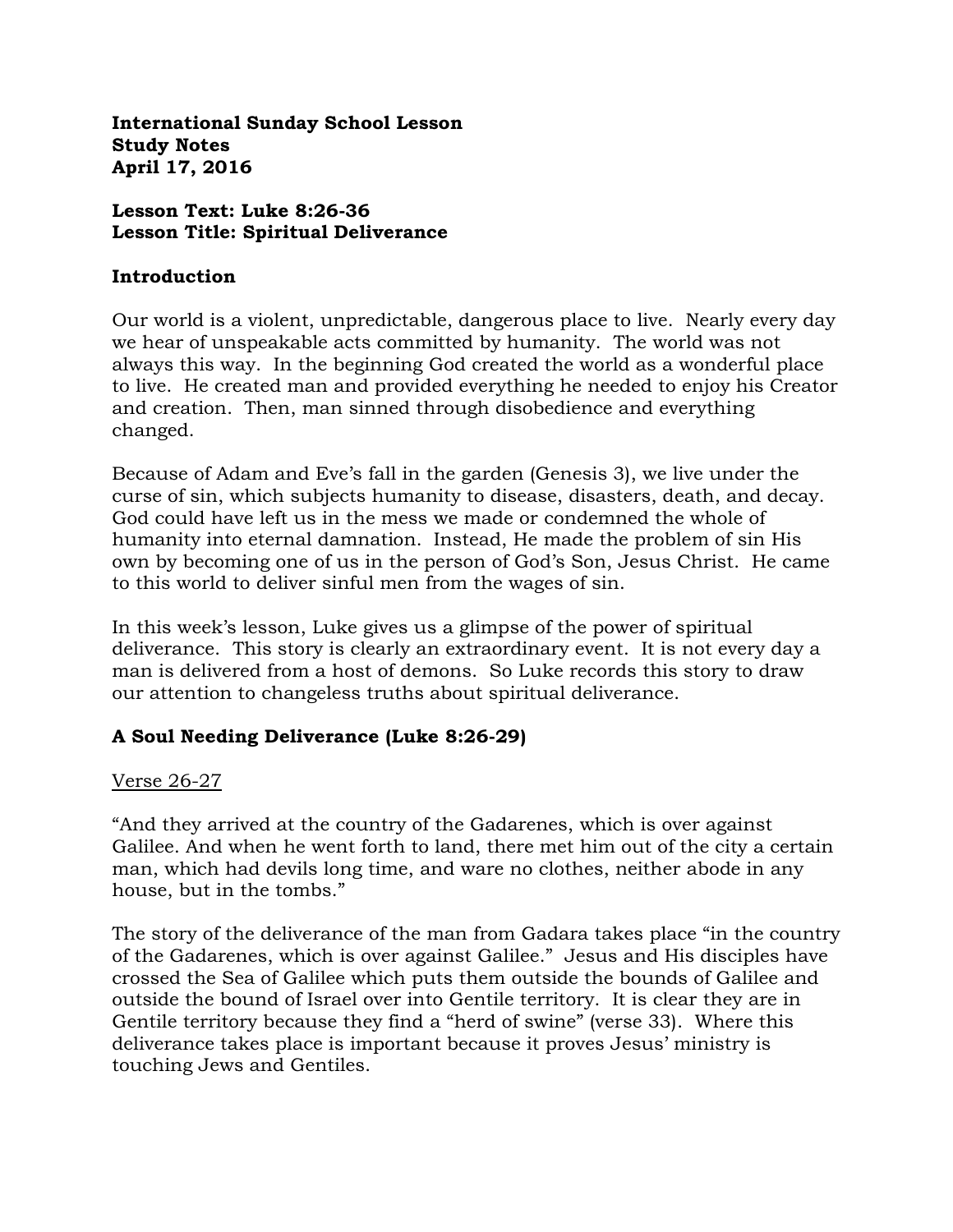The "country of the Gadarenes" refers to a region also known as the Decapolis (Mark 5:20). After crossing the Sea of Galilee and arriving in "the country of the Gadarenes, Jesus "went forth to land." Stepping out of the ship he encountered "a certain man, which had devils long time…" Matthew tells us there were two men (Matthew 8:28). But in Matthew, Mark, and Luke, the one man becomes the focus of the story, so we do not know what happened to the second man.

Some Bible translations use words like "possessed," "victim," and "obsessed" in relation to this story. These words are never used in the context of demonic activity. The original language reads simply, "which had devils long time." That is sufficient. No one has enough information from the Bible to know exactly how a demon works on, or within, a person. We do know this, anybody without Jesus Christ is a child of Satan and vulnerable to anything Satan or his demons can do (John 8:44; Colossians 1:13).

The text indicates the demon compelled the man to do unnatural things such as wearing no clothing and living were corpses were buried rather than in houses among the living. Matthew tells us the man was violent (Matthew 8:28). Nakedness is a sign of shamelessness and sexual perversion (Genesis 9:22-23; Habakkuk 2:15; Acts 19:16; Revelation 3:18). This poor man had been naked and living in the tombs "a long time." Obviously the man could not live in a "house" or among normal society. He lived "in the tombs" among the dead. He was more at home with the dead than he was with the living.

## Verse 28

"When he saw Jesus, he cried out, and fell down before him, and with a loud voice said, What have I to do with thee, Jesus, thou Son of God most high? I beseech thee, torment me not."

When the man with devils "saw Jesus, he cried out..." "Cried" means "screamed." He also "fell down before him, and with a loud voice said, What have I to do with thee Jesus, thou Son of God most high?" The "Son of God most high" means "God the sovereign one, God the sovereign Lord." The demon is saying Jesus Christ is "Son of the sovereign Lord." The Mormon's, Jehovah Witnesses, and followers of Islamic teaching might not know who Jesus is, but the demons do! They know their judge. They know their executioner. They know who is in control.

Ironically, the Lord's disciples asked, "What manner of man is this…" when Jesus calmed the storm (Luke 8:25), while one of the demons inside the man had no difficulty recognizing Jesus as "Son of God most high." The demon's fear, however, was not worshipful amazement but a selfish fear of Jesus' power to cast him out of the man and send him back to hell, as indicated in the words "torment me not" (Luke 4:33-34).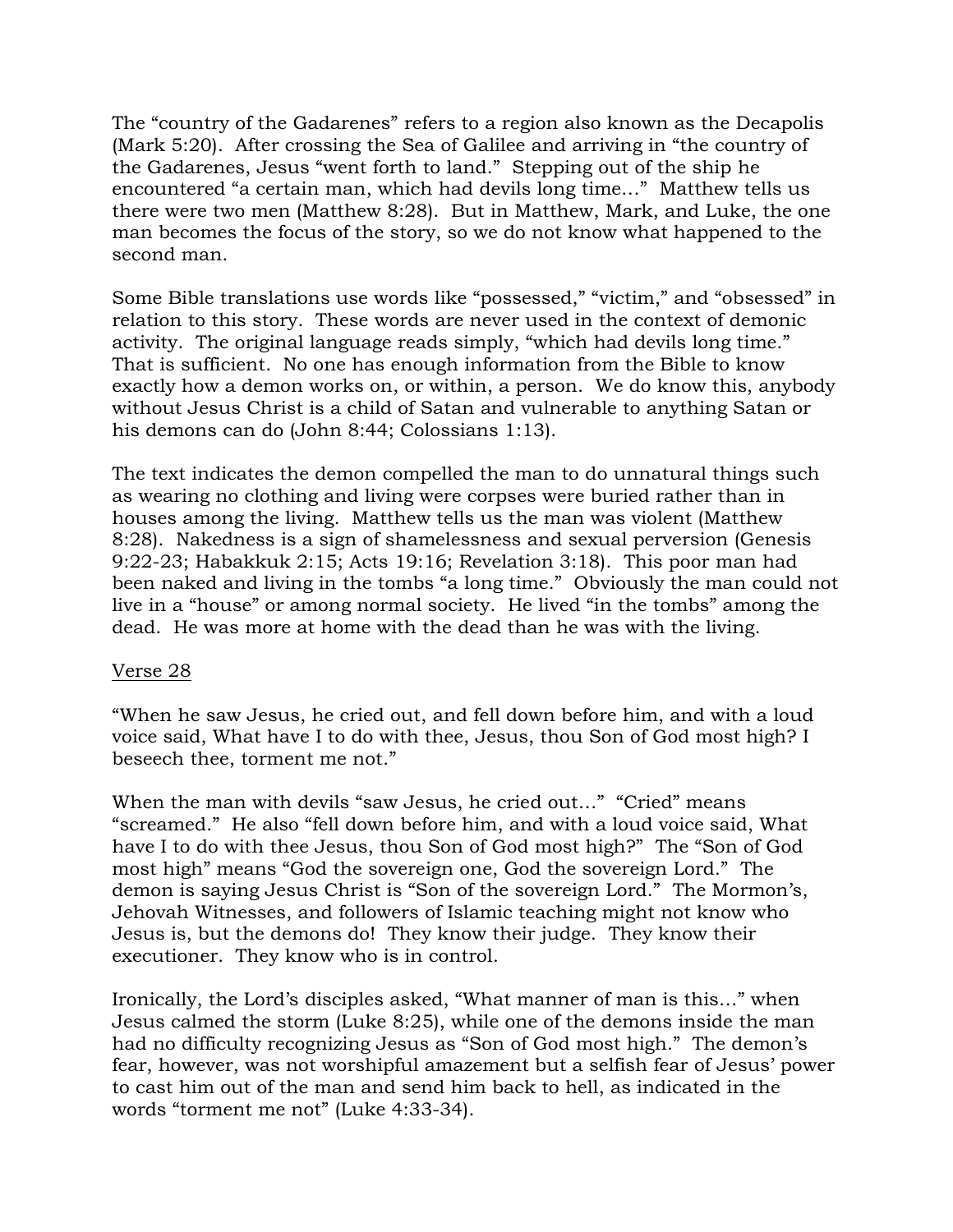## Verse 29

"(For he had commanded the unclean spirit to come out of the man. For oftentimes it had caught him: and he was kept bound with chains and in fetters; and he brake the bands, and was driven of the devil into the wilderness.)"

Jesus "commanded the unclean spirit to come out of the man." Jesus addresses his "command" to one particular "unclean spirit" who was acting as the spokesman for all of the demons. Only Jesus has the authority and power to order the demons to leave this man. It is a mark of His deity.

*Note: Some professing believers teach they have the power to bind Satan and cast out demons. There is no scriptural command to bind Satan, nor is there any biblical example of the practice. The disciples were given power to "cast out devils" (Mark 16:17). That power and authority continued in Acts but no believer living today has the power to cast out demons. Satan remains at large as the "prince of the power of the air" (Ephesians 2:2) until he is chained during the millennial reign of Christ (Revelation 20:1-3).* 

The unclean spirit had "oftentimes caught" or seized the man causing him to be a threat to himself and others. The only way the populace could control the man was to "bind him with fetters and chains." There were no mental institutions or medication to control his body so they restrained him the only way they could to protect everyone. But the "chains" and "shackles" were no match for the demonic power within his body. Society could not protect him or restrain him. Mark says, *"…neither could any man tame him"* (Mark 5:4).

The power of the devil inside the man would literally "drive" him "into the wilderness." The word "driven" means "pushed by a strong wind." It also carries the idea of "oars" pushing a boat in the water. The evil demon spirit within the man forced him in the "wilderness." "Wilderness" refers to "a waste land." It is a lonely, solitary, isolated place, absent of life.

## **A Savior Providing Deliverance (Luke 8:30-33)**

## Verse 30

"And Jesus asked him, saying, What is thy name? And he said, Legion: because many devils were entered into him."

When Jesus questioned the demon, "What is thy name," the spokesman answered, "Legion: because many devils were entered into him." At the time of Caesar Augustus, a Roman "legion" numbered 6,826 soldiers, including support personnel. Luke does not tell us exactly how many demons the man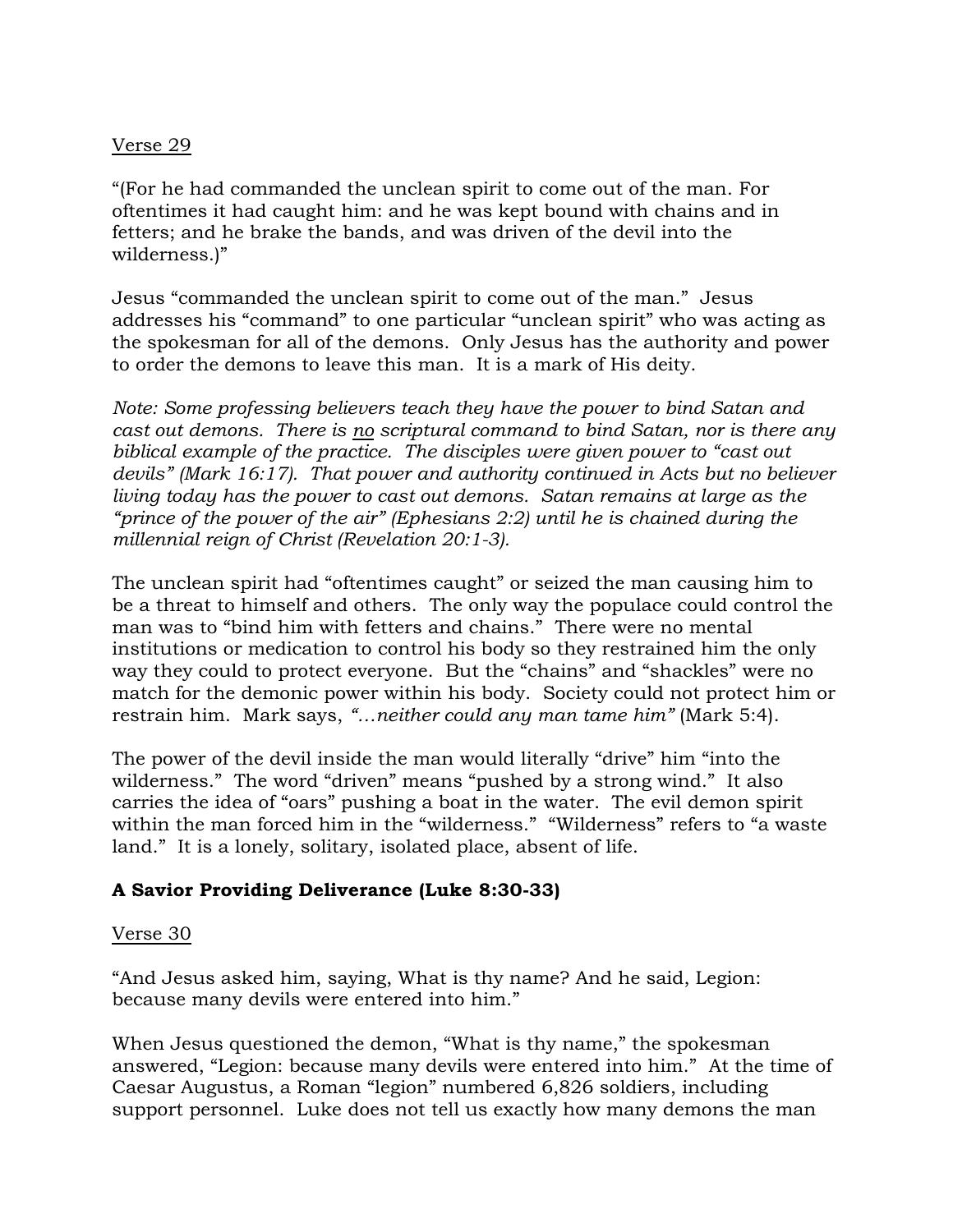had within him, but obviously, there were many! The word "Legion" means the man was completely conquered by and given over to Satan and the forces of darkness.

*Note: This man had a name given to him at birth. But now, he is so possessed by demons that he cannot even remember his own name. He is only known by what possesses him.* 

*Note: No demonic force can take control of a human life and make you sin unless you allow it. But once the door is open, as you see in this story, what can happen is terrifying. This man was completely in the grip of sin. He was incapable of changing his circumstances. He was totally dominated by these demonic forces. We do not find demons under every pew and under every rock. That is not Luke's purpose for recording this story. Luke is telling you this because he wants you to see the amazing power of Jesus Christ, even over demons. He wants you to know Christ can deliver you from sin.*

## Verse 31

"And they besought him that he would not command them to go out into the deep."

The demons "besought" or "implored" Jesus not to send them "out into the deep." "Besought" implies the demons repeated their plea over and over, like a parent having to stand firm when a child is slow to obey. Many so-called "intelligent people" say there is no hell or eternal torment, but these demons knew better (James 2:19).

*Note: There are no unbelievers in hell! They are all believers once they get there. The problem is it is too late!*

"Deep" is the Greek word *abyssos* {ab-us-sos} meaning "bottomless." Revelation describes "the abyss" as the place where the unrighteous dead await final judgment (Revelation 9:1-2, 11; 11:7; 17:8). Satan and his demons will be thrown into the abyss for a thousand years after the Great Tribulation. Their final end will be eternal suffering in *"the lake of fire"* (Revelation 20:10).

## Verse 32

"And there was there an herd of many swine feeding on the mountain: and they besought him that he would suffer them to enter into them. And he suffered them."

Remember, this is Gentile territory, so "an herd of many swine feeding on the mountain" would not be uncommon. The demons "besought him that he would suffer them to enter into them." The demons want to work in people but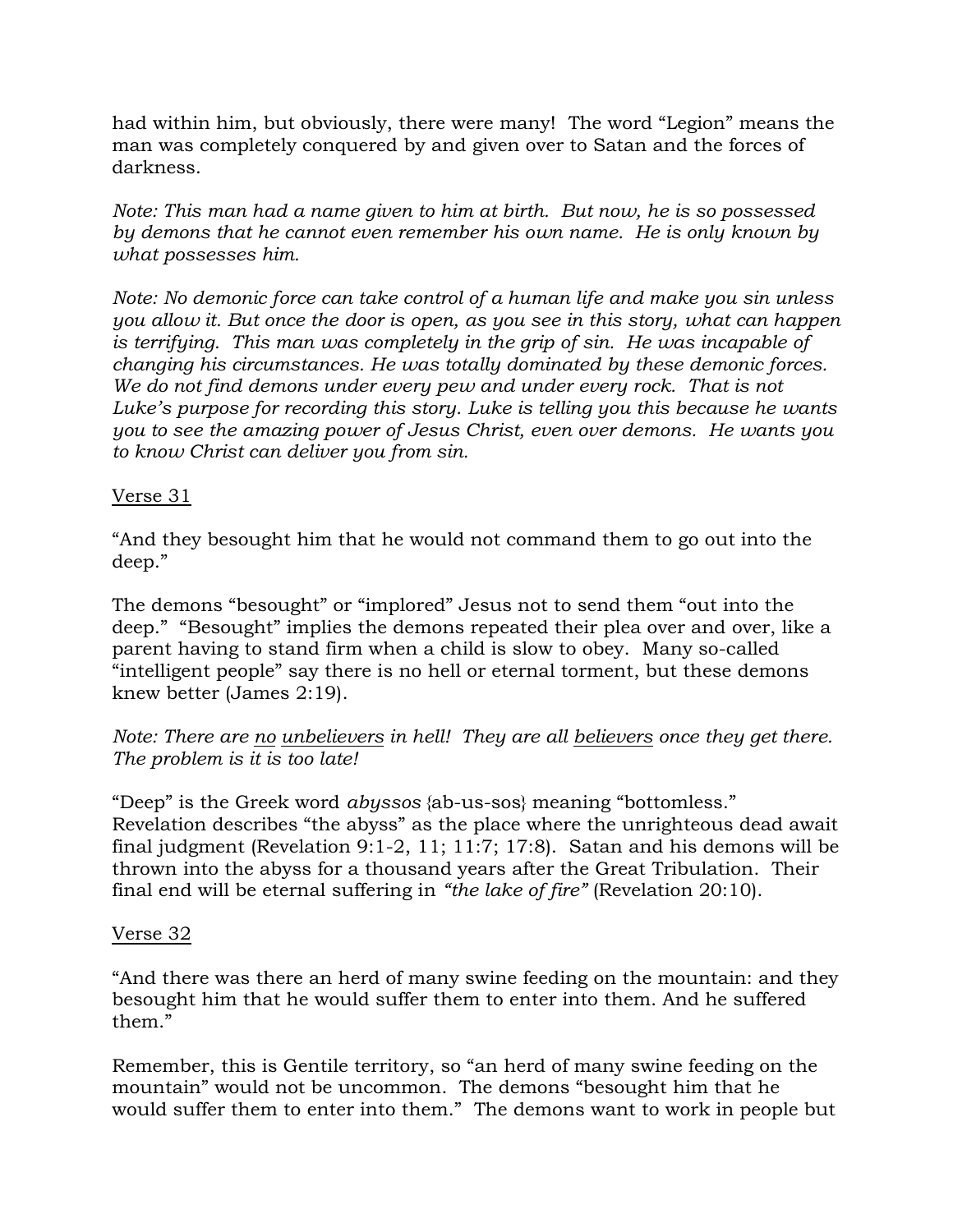if that is not possible then they want to work in the world. They do not want to go back to hell so they plead with Jesus to let them enter into the pigs. "And he suffered them" means Jesus gave them permission. He had already commanded them to come out of the man. Now He gives them permission to go into the pigs. We can only guess why Jesus allowed the demons to enter the pigs (two thousand, according to Mark 5:13) instead of sending them to hell.

# Verse 33

"Then went the devils out of the man, and entered into the swine: and the herd ran violently down a steep place into the lake, and were choked."

When the demons left "out of the man, and entered into the swine," the destructive power became too much for the pigs to handle. "The herd ran violently down a steep place into the lake, and were choked." This scene may be somewhat comical for us but in reality it was a gruesome sight to behold. Two thousand screaming, terrorized pigs, plunging down an embankment into the lake and drowning. The sights and sounds must have been terrifying!

# **A Society Responding to Deliverance (Luke 8:34-36)**

# Verse 34-35

"When they that fed them saw what was done, they fled, and went and told it in the city and in the country. Then they went out to see what was done; and came to Jesus, and found the man, out of whom the devils were departed, sitting at the feet of Jesus, clothed, and in his right mind: and they were afraid."

The response of the pig caretakers to the destruction of their pigs compelled them to immediately report the events "in the city and in the country." Everywhere these eyewitnesses went they told this remarkable story. They cannot stop talking about it. Their story must have sounded insane, so the owners of the pigs, the town officials, and others came to see for themselves. They came to see what had happened. The eyewitnesses had told them about the pigs, the man, and especially about Jesus. They wanted to know what kind of man would do what these witnesses said. What they found were drowned pigs, a delivered man, and Jesus!

While Jesus had condemned the demons to a bottomless pit, He had gloriously delivered the tormented man to a new life of freedom and forgiveness. The "devils were departed" and a new life was received. The man was no longer naked, but "clothed." He was no longer tormented, but "in his right mind."

"Right mind" means the man had all the characteristics and marks of sanity. Instead of screaming, cutting himself, and running wildly, he is "sitting at the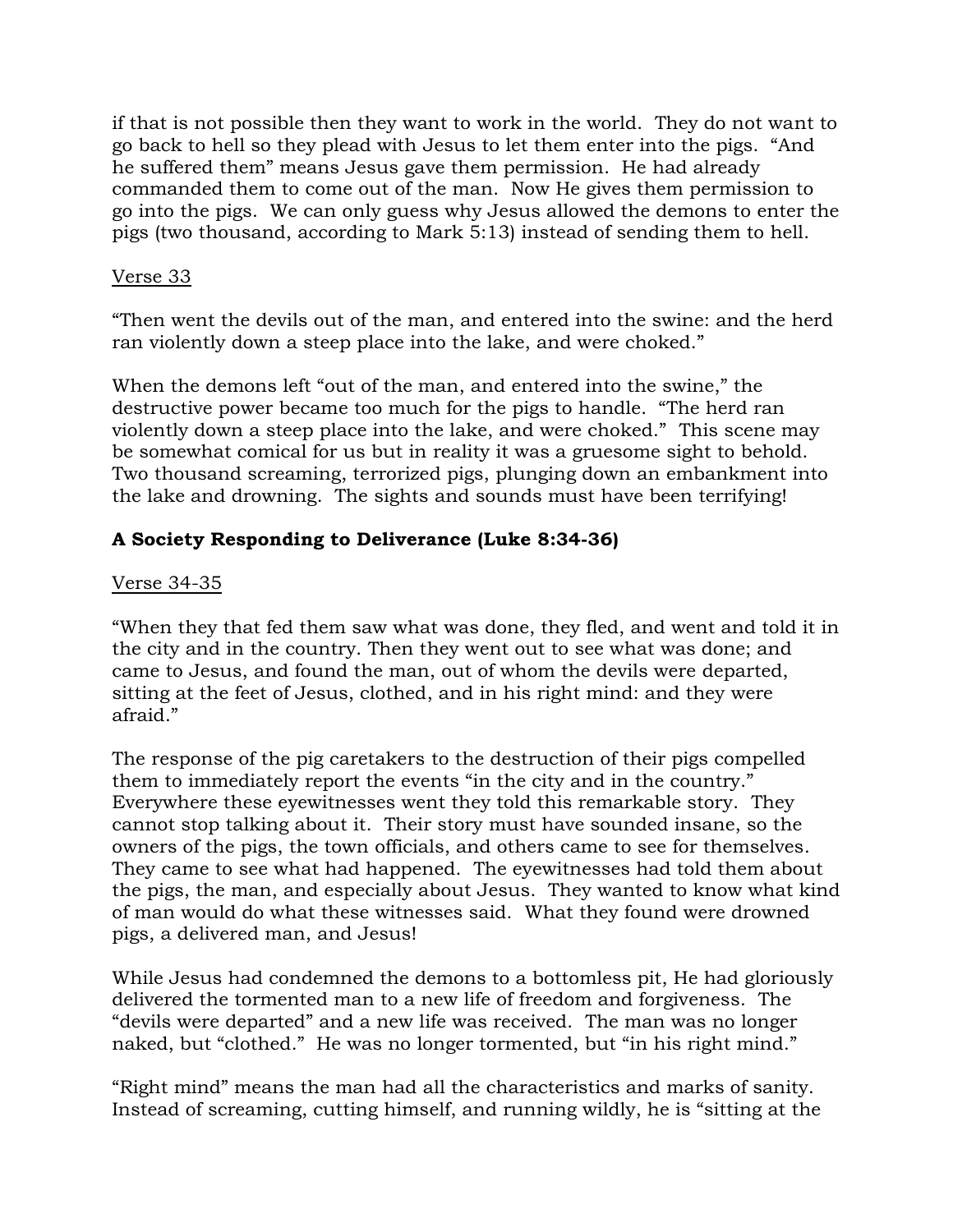feet of Jesus." That is what disciples do! There is no more chaos or unpredictability. He is no longer among the dead. He is now among the living. This is a beautiful picture of spiritual deliverance and God's merciful saving grace! Jesus changes lives!

Originally, Luke referred to the man in this story as "a certain man, which had devils long time" (verse 27). When Jesus asked the man his name, he answered, "Legion" (verse 30). Luke now refers to the man as "the man, out of whom the devils were departed." He now had a new nature and a new name to go along with it.

When the people see this, they respond with "fear." "Afraid" is the Greek word *phobeo* {fob-eh-o}. They were literally "terrified." People who realize they are in the presence of the power of God are always terrified, scared, or shaken. That is how people responded to God's presence and power in scripture.

## Verse 36

"They also which saw it told them by what means he that was possessed of the devils was healed."

The eyewitnesses who "saw" all of this happen "told" the people who came to see "by what means" this man "was healed." "Healed" is the Greek word *sozo*  {sode-zo} which means "saved or delivered." They told the full story of how this man with the devils had been "delivered" by Jesus. They left out no details. They witnessed it all and were terrified to be in Jesus' presence while it was happening, yet not one of the eyewitnesses, the town people, or the country people asked Jesus to deliver them. In fact, Luke tells us, *"Then the whole multitude of the country of the Gadarenes round about besought him to depart from them...*" (Luke 8:37). The whole town and the whole region wanted Jesus to go away because they were terrified of His holiness.

*Note: The world is comfortable with demons, maniacs, and pigs, but it is uncomfortable with Jesus!*

## **Conclusion**

Deliverance from spiritual bondage and sin is serious business. The world in which we live is filled with demonic activity, all designed to control the lives of sinful men. We do not need to spend time trying to identify every evil spirit behind any particular problem. Rather than obsessing over the presence and power of evil, we should look to the delivering power of the Lord Jesus Christ (Hebrews 12:1-2).

There is a message in this story for all of us and it is simply this, we may not be possessed by demons, but if we are possessed by what we want or by what